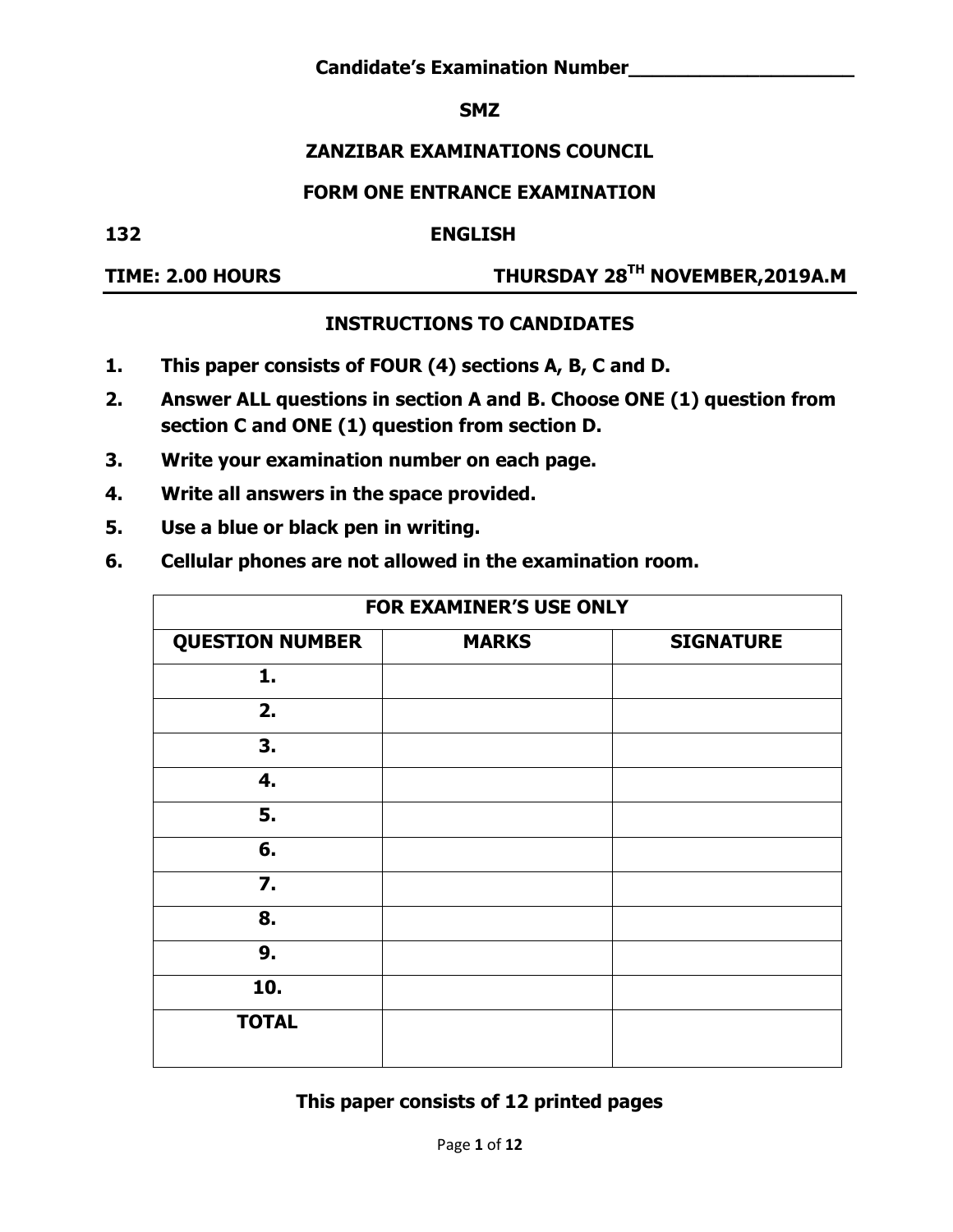## **SECTION A: (20 Marks)**

### **COMPREHENSION**

### **Answer ALL questions in this section**

Velan was a carpenter. He was living in a village. His mother died a long time back. His aged father, Kuppan, lived with Velan. Kuppan was very weak. He could not even walk well. It was because Velan did not give him enough food. He had given his father a small earthen plate. Even a small quantity of rice in the plate appeared to be much. Velan was a bad man. He was a drunkard also. After taking drinks, he abused his father badly.

Velan had a son. His name wasMuthu. Muthu was just ten years old. He was a very good boy. He loved his grandfather. He had great respect for his grandfather. He did not like his father's attitude and character, because his father was treating his grandfather cruelly.

One day Kuppan was eating his food out of earthen plate that his son had given to him. The earthen plate fell down. The plate broke into pieces. The food also fell on the floor. Velan was working at the other end of the room. He saw the broken plate. He was very angry with his father and used very harsh words to abuse him. The old man felt bad about what happened. He was sorry for his mistake. Velan's words wounded him very deeply.

Velan's son, Muthu, saw this. He did not like his father. His father was ill-treating his grandfather. He was afraid to speak against his father. He was sad about his grandfather. But he was not powerful to stand in support of his grandfather.

The next day,Muthu took some of his father's carpentry tools and a piece of wood. He worked with the tools to make a wooden plate. His father saw him working. "What are you making, Muthu?" he asked. "I am making a wooden plate!" replied Muthu. "A wooden plate! What for?" asked his father. "I am making it for you, father. When you grow old, like my grandfather, you will need a plate for food. A plate made from earth may break very easily. Then I may scold you severely. So, I want to give you a wooden plate. It may not break so easily. The carpenter was shocked to hear this. Only now he realized his mistake. His father was kind to Velan. He had looked after Velan very well. Now, he was old. Velan was treating his father severely.

Velan was very sad about his own behavior. He realized his mistakes. He then became a different person.From that day, Velan treated his father with great respect. He gave up drinking too. Velan learnt a lesson from his own son. You should honor your parents at all times. It is your duty. It brings youtheir blessings.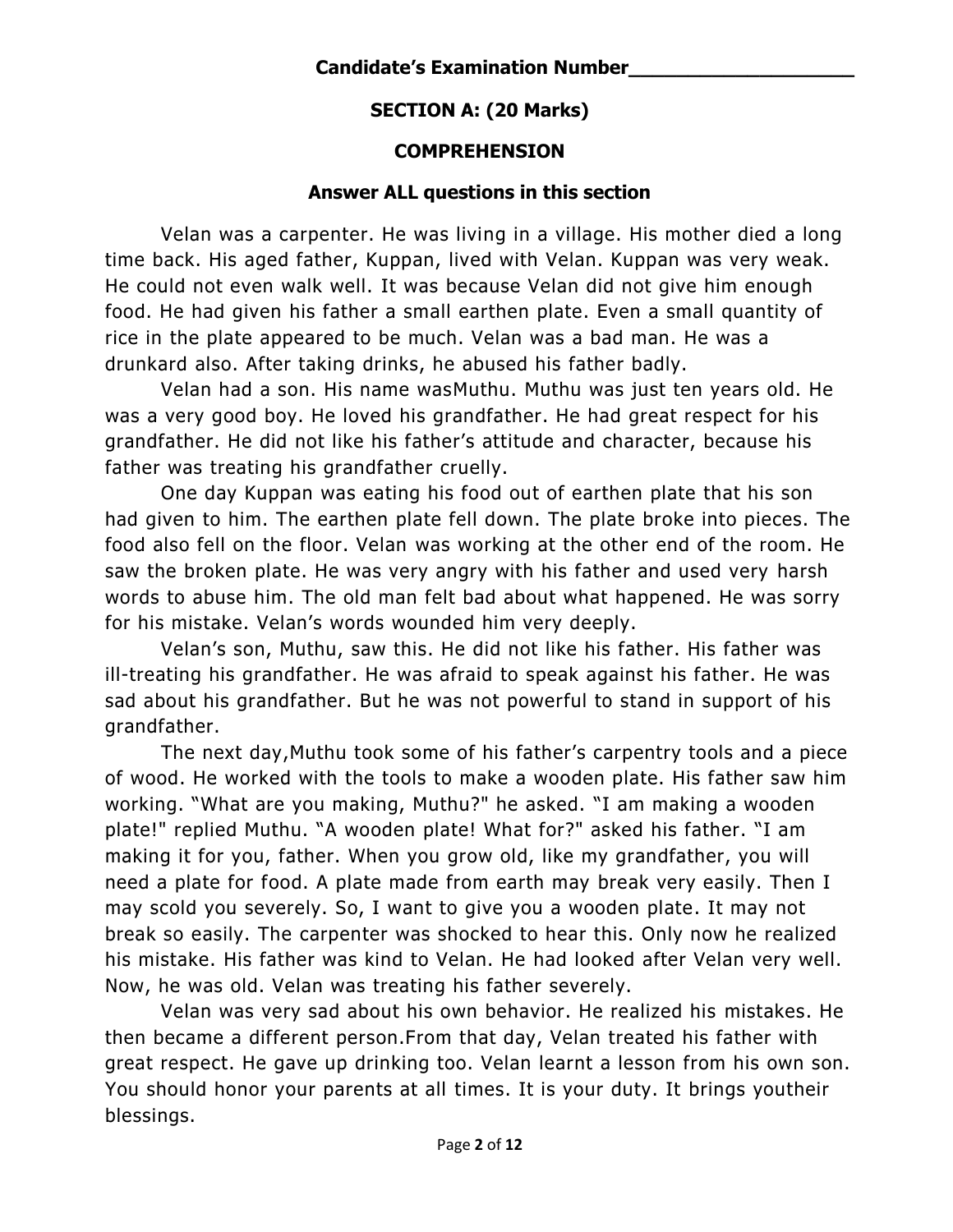## **Questions**

1. Choose the correct answer from the given alternatives and put its letter in the space provided.

| i.   | Velan lived in a village with his            |         |  |                          |  |
|------|----------------------------------------------|---------|--|--------------------------|--|
|      | A. Parents.B.                                | Mother. |  | C.Father.D. Wife.        |  |
| ii.  | Kuppan was very weak because                 |         |  |                          |  |
|      | A. He did not get enough food.               |         |  |                          |  |
|      | B. He was very old.                          |         |  |                          |  |
|      | C. His son was a drunkard.                   |         |  |                          |  |
|      | D. Muthu treated him badly.                  |         |  |                          |  |
| iii. | Mathu was                                    |         |  |                          |  |
|      | A. Kuppan's son.                             |         |  | B. Kuppan's nephew.      |  |
|      | C. Kuppan's grandson.                        |         |  | D. Kuppan'sgrand nephew. |  |
| iv.  | Velan became very angry because              |         |  |                          |  |
|      | A. His father broke the plate.               |         |  |                          |  |
|      | B. His son loved his father.                 |         |  |                          |  |
|      | C. The food fell in the room.                |         |  |                          |  |
|      | D. He was working in the room.               |         |  |                          |  |
| ν.   | Muthu did not like his father because he was |         |  |                          |  |
|      | A. Very harsh to him.                        |         |  |                          |  |
|      | B. Very harsh to his father.                 |         |  |                          |  |
|      | C. A carpenter.                              |         |  |                          |  |
|      | D. Drunkard.                                 |         |  |                          |  |
| vi.  | Velan was                                    |         |  |                          |  |
|      | A. Muthu's grandfather.                      |         |  | B. Kuppan's son.         |  |
|      | C. Muthu's son.                              |         |  | D. Kuppan's grandfather. |  |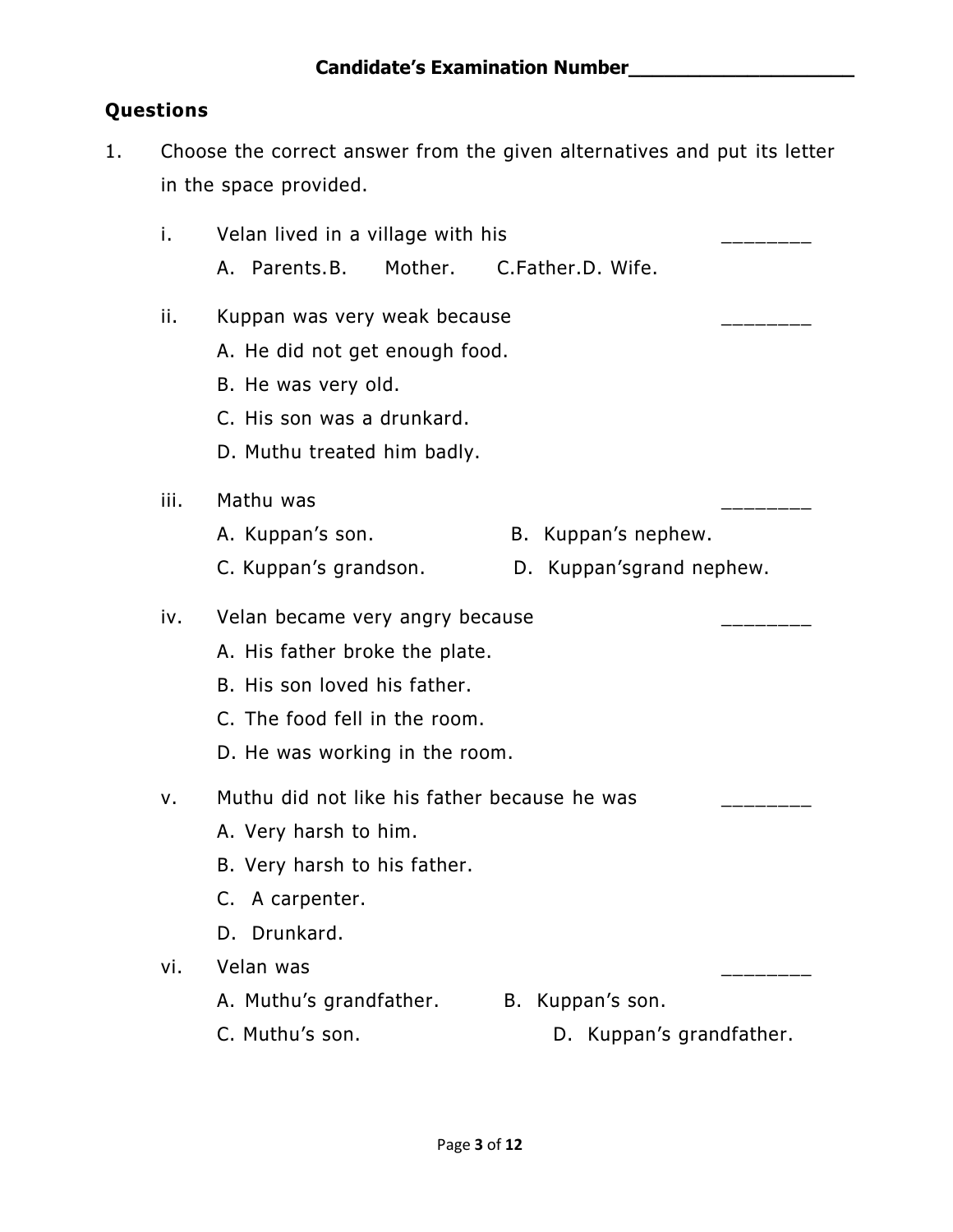|    | vii.  | Kuppan was eating food in                                           |                       |  |
|----|-------|---------------------------------------------------------------------|-----------------------|--|
|    |       | A. The wooden plate.                                                | B. The earthen plate. |  |
|    |       | C. The woodenbowl.                                                  | D. The plastic plate. |  |
|    | viii. | Kuppan used to treat Velan                                          |                       |  |
|    |       | A. Kindly. B.Severely.C. Badly.D.Cruelly.                           |                       |  |
|    | ix.   | Velan's bad behavior was changed by                                 |                       |  |
|    |       | A. His son.                                                         | B. His father.        |  |
|    |       | C. His mother.D. His parents.                                       |                       |  |
|    | X.    | Now, Velan treats his father                                        |                       |  |
|    |       | A. Harshly.<br>B. Kindly.                                           |                       |  |
|    |       | C. Brutally.D.Severely.                                             |                       |  |
|    |       |                                                                     |                       |  |
| 2. |       | Write $True$ (T) if the statement is correct and $False$ (F) if the |                       |  |
|    |       | statementis incorrect. Put your answer in the space provided.       |                       |  |
|    | i.    | Velan's job was to make furniture.                                  |                       |  |
|    | ii.   | Kuppan was so weak because he did not like food. _______            |                       |  |
|    |       | iii. According to the story Kuppan was a drunkard man. _______      |                       |  |
|    |       | iv. Muthu's age was above ten years.                                |                       |  |
|    |       | v. Muthu disliked his father's attitude. _______                    |                       |  |
|    |       | vi. When the plate had broken, the food remained in it.             |                       |  |
|    | vii.  | Muthu was ill treating his father. _______                          |                       |  |
|    |       | viii. The wooden plate was made by Muthu.                           |                       |  |
|    |       | ix. At the end, Velan realized his mistakes and changed his         |                       |  |
|    |       | behavior._______                                                    |                       |  |
|    |       | x. In order to be blessed we should honor our parents. _______      |                       |  |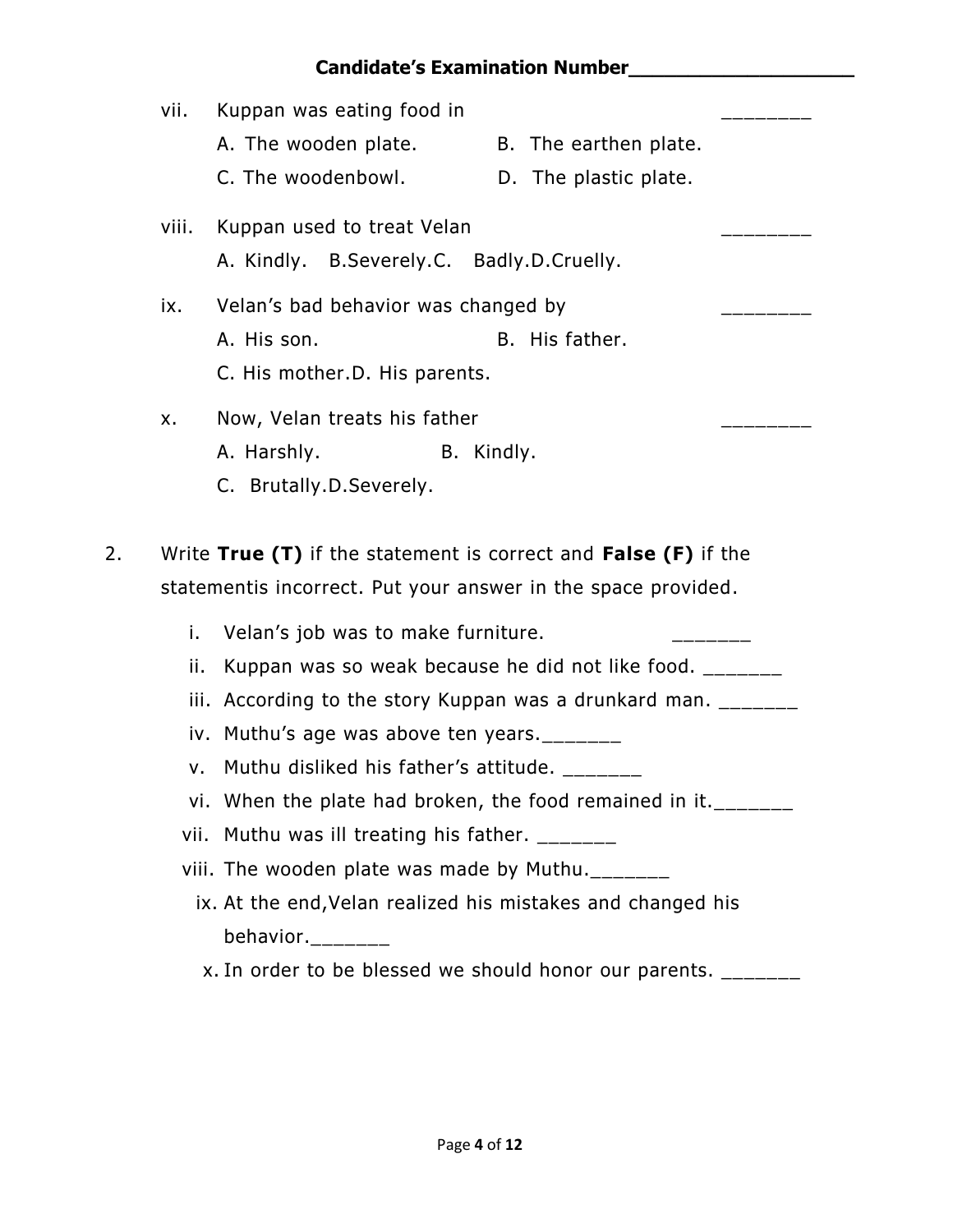# **SECTIONB: (40 Marks)**

## **PATTERNS AND VOCABULARY**

### **Answer ALL questions in this section**

| 3. | Mr. Hassan is a polite and friendly shopkeeper. Naima visited Mr. Hassan's<br>shop. Complete thedialoguebelow between Naima and Mr. Hassan. |
|----|---------------------------------------------------------------------------------------------------------------------------------------------|
|    | Naima: Good morning Mr. Hassan.                                                                                                             |
|    |                                                                                                                                             |
|    | Naima: I'm fine thankyou. Do you have tomatoes and cheese?                                                                                  |
|    |                                                                                                                                             |
|    | Naima: How much is one kilogram of tomatoes?                                                                                                |
|    |                                                                                                                                             |
|    | Naima: Please, give me four kilograms of tomatoes.                                                                                          |
|    |                                                                                                                                             |
|    | Naima: Excuse me! What is the price of cheese?                                                                                              |
|    |                                                                                                                                             |
|    | Naima: I'm sorry; I don't have enough money for cheese.                                                                                     |
|    |                                                                                                                                             |
|    | Naima: Thank you Mr. Hassan bye bye!                                                                                                        |
|    |                                                                                                                                             |
|    |                                                                                                                                             |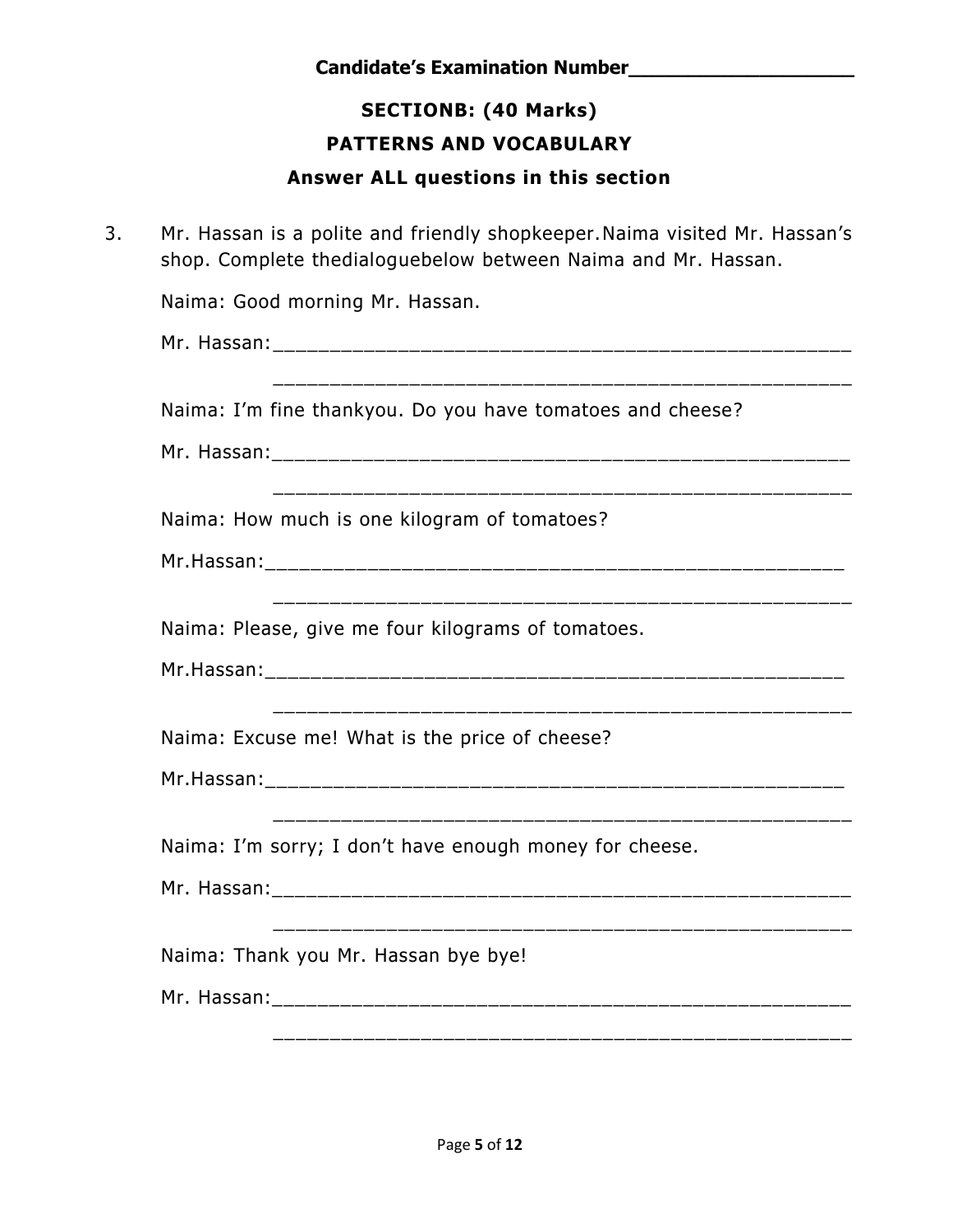4. Match the phrases from **List A** with those from **List B** to make meaningful sentences. Put your answer in the box below.

|      | List A                      |               | List B                        |
|------|-----------------------------|---------------|-------------------------------|
|      | My mother prefers mangoes   |               | a. it is half past eleven.    |
| ii.  | My watch shows              | b.            | may I have one orange please? |
| iii. | The pedestrians should pass | $C_{\bullet}$ | to paw paws.                  |
| IV.  | A house is more expensive   |               | d. across the zebra crossing. |
| ν.   | Excuse me!                  | e.            | than a bus.                   |

#### **ANSWERS**

5. Consider the family tree below and answer the questions that follow.

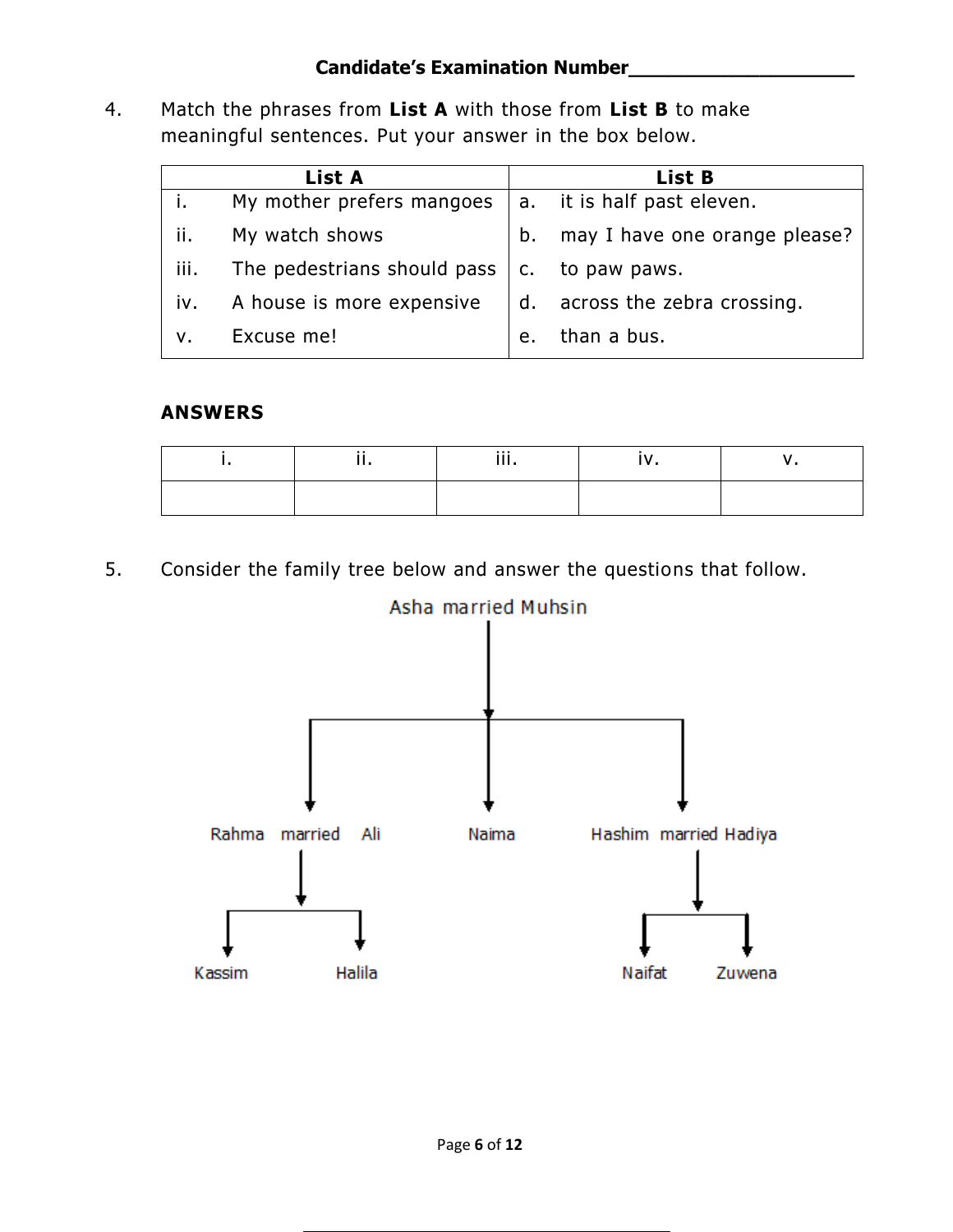

6. Study the picture of Mr. Haidhuru and make five (5) sentences to describe him in terms of his features and economic status.

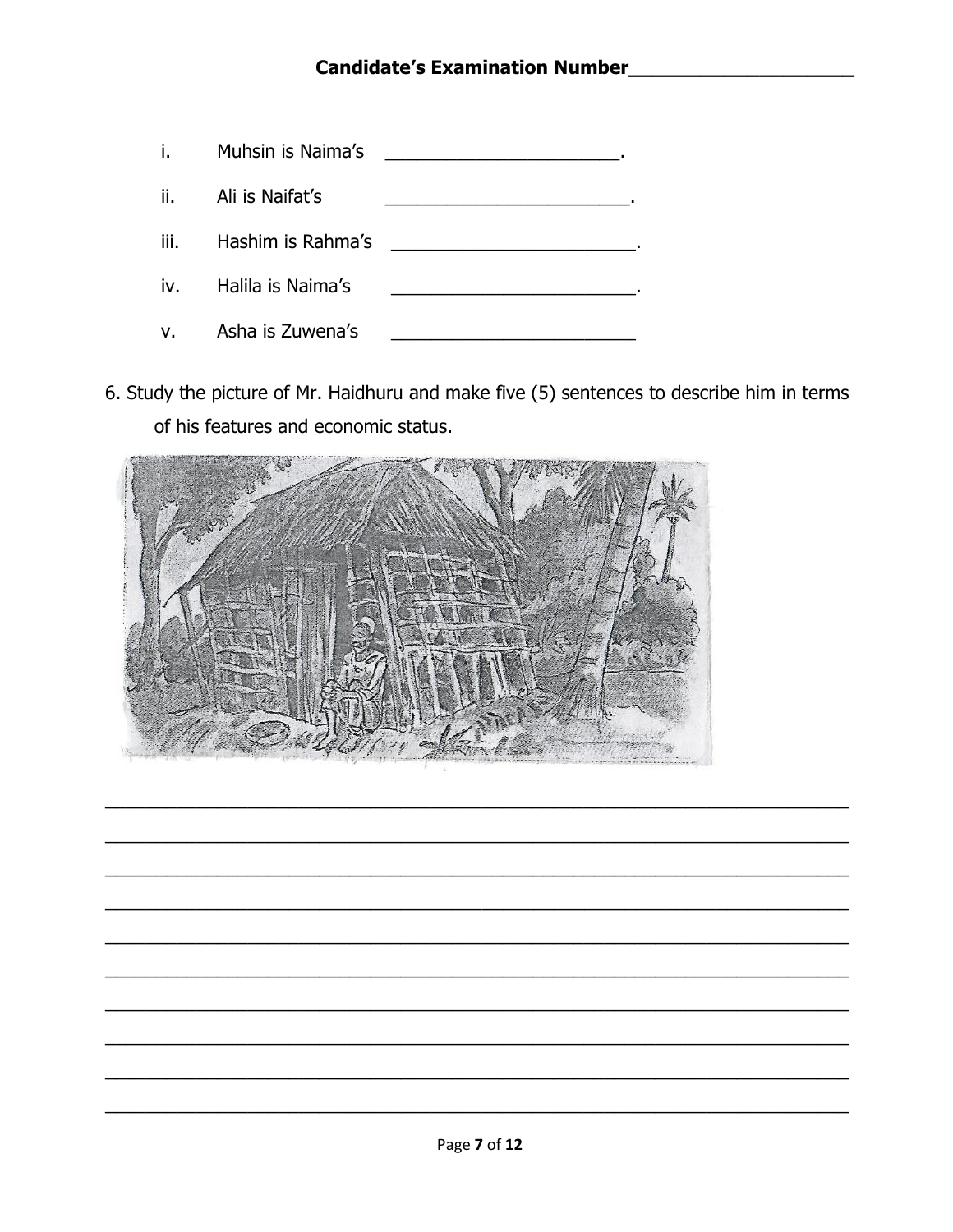\_\_\_\_\_\_\_\_\_\_\_\_\_\_\_\_\_\_\_\_\_\_\_\_\_\_\_\_\_\_\_\_\_\_\_\_\_\_\_\_\_\_\_\_\_\_\_\_\_\_\_\_\_\_\_\_\_\_\_\_\_\_\_\_\_\_\_\_\_\_\_\_\_

\_\_\_\_\_\_\_\_\_\_\_\_\_\_\_\_\_\_\_\_\_\_\_\_\_\_\_\_\_\_\_\_\_\_\_\_\_\_\_\_\_\_\_\_\_\_\_\_\_\_\_\_\_\_\_\_\_\_\_\_\_\_\_\_\_\_\_\_\_\_\_\_\_

\_\_\_\_\_\_\_\_\_\_\_\_\_\_\_\_\_\_\_\_\_\_\_\_\_\_\_\_\_\_\_\_\_\_\_\_\_\_\_\_\_\_\_\_\_\_\_\_\_\_\_\_\_\_\_\_\_\_\_\_\_\_\_\_\_\_\_\_\_\_\_\_\_

\_\_\_\_\_\_\_\_\_\_\_\_\_\_\_\_\_\_\_\_\_\_\_\_\_\_\_\_\_\_\_\_\_\_\_\_\_\_\_\_\_\_\_\_\_\_\_\_\_\_\_\_\_\_\_\_\_\_\_\_\_\_\_\_\_\_\_\_\_\_\_\_\_

# **SECTION C: (20 Marks) TRANSLATION Choose one (1) question from this section**

7. Rewrite the following paragraph in Kiswahili.

Once upon a time, there was a boy who used to steal chicken. One day he was caught stealing a big chicken from an old woman's hut. The woman lived by herself. The boy was badly beaten by the villagers before being taken to the police station. One of the policemen told the thief that, he was lucky that day and if he didn't change his behavior, he will be burnt alive. The boy said, "I know that but I can't stop immediately." In the past I used to steal one chicken a week. From tomorrow I will steal one chicken a month. Therefore, by the next year I will have stopped being a thief. The policemen were surprised to hear that statement.

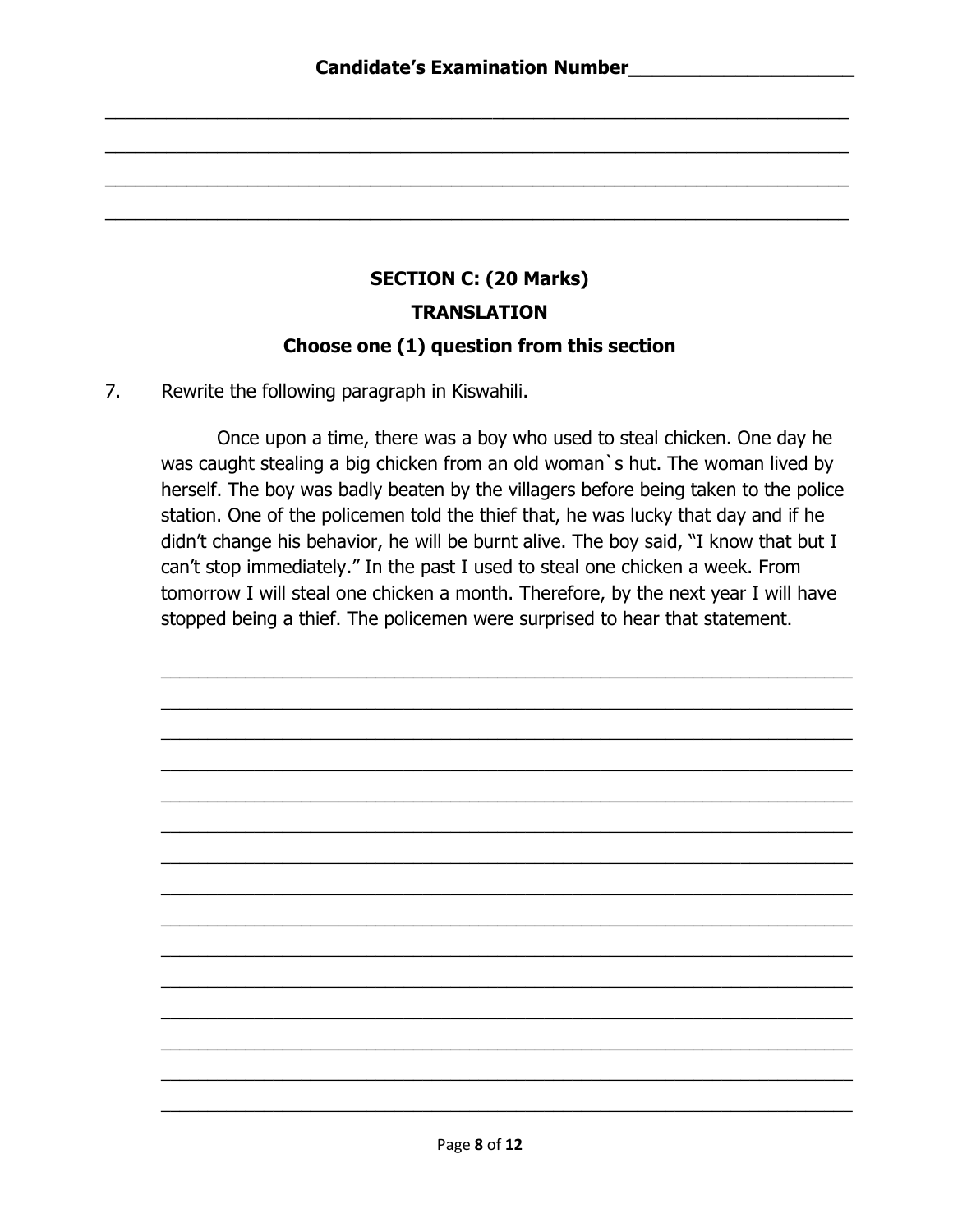8. Translate the following paragraph in English.

Katikakijijichetuwatuwengihufanyauharibifuwamazingira.

Baadhiyawatuhukatamitimingikwamatumizimbalimbali.

Kitendohikikinasababishaukosefuwamvua. Mitindiochanzokikubwa cha mvua.

Kukiwahakunamvuamitinawanyamahufariki.

Mvuapiahuwapatiawatumajiambayonimuhimukatikamaisha.

Mbalinakukatamitipiabaadhiyawatuhuchomamotomisitu.

Unapoichomamisituunauwawadudu, wanyamanamimeambalimbali. Kuna

 $\_$  , and the set of the set of the set of the set of the set of the set of the set of the set of the set of the set of the set of the set of the set of the set of the set of the set of the set of the set of the set of th  $\_$  , and the set of the set of the set of the set of the set of the set of the set of the set of the set of the set of the set of the set of the set of the set of the set of the set of the set of the set of the set of th  $\_$  , and the set of the set of the set of the set of the set of the set of the set of the set of the set of the set of the set of the set of the set of the set of the set of the set of the set of the set of the set of th  $\_$  , and the set of the set of the set of the set of the set of the set of the set of the set of the set of the set of the set of the set of the set of the set of the set of the set of the set of the set of the set of th  $\_$  , and the set of the set of the set of the set of the set of the set of the set of the set of the set of the set of the set of the set of the set of the set of the set of the set of the set of the set of the set of th  $\_$  , and the set of the set of the set of the set of the set of the set of the set of the set of the set of the set of the set of the set of the set of the set of the set of the set of the set of the set of the set of th  $\_$  , and the set of the set of the set of the set of the set of the set of the set of the set of the set of the set of the set of the set of the set of the set of the set of the set of the set of the set of the set of th  $\_$  , and the set of the set of the set of the set of the set of the set of the set of the set of the set of the set of the set of the set of the set of the set of the set of the set of the set of the set of the set of th  $\_$  , and the set of the set of the set of the set of the set of the set of the set of the set of the set of the set of the set of the set of the set of the set of the set of the set of the set of the set of the set of th \_\_\_\_\_\_\_\_\_\_\_\_\_\_\_\_\_\_\_\_\_\_\_\_\_\_\_\_\_\_\_\_\_\_\_\_\_\_\_\_\_\_\_\_\_\_\_\_\_\_\_\_\_\_\_\_\_\_\_\_\_\_\_\_\_\_\_\_\_\_\_\_\_\_  $\_$  , and the set of the set of the set of the set of the set of the set of the set of the set of the set of the set of the set of the set of the set of the set of the set of the set of the set of the set of the set of th  $\_$  , and the set of the set of the set of the set of the set of the set of the set of the set of the set of the set of the set of the set of the set of the set of the set of the set of the set of the set of the set of th  $\_$  , and the set of the set of the set of the set of the set of the set of the set of the set of the set of the set of the set of the set of the set of the set of the set of the set of the set of the set of the set of th  $\_$  , and the set of the set of the set of the set of the set of the set of the set of the set of the set of the set of the set of the set of the set of the set of the set of the set of the set of the set of the set of th  $\_$  , and the set of the set of the set of the set of the set of the set of the set of the set of the set of the set of the set of the set of the set of the set of the set of the set of the set of the set of the set of th  $\_$  , and the set of the set of the set of the set of the set of the set of the set of the set of the set of the set of the set of the set of the set of the set of the set of the set of the set of the set of the set of th  $\_$  , and the set of the set of the set of the set of the set of the set of the set of the set of the set of the set of the set of the set of the set of the set of the set of the set of the set of the set of the set of th

umuhimumkubwakwaSerikalikutoaelimuyamazingirakatikakijijichetu.

# **SECTION D: (20 Marks) WRITING Choose one (1) question from this section**

9. Imagine your class has visited Mikumi National Park to see different animals.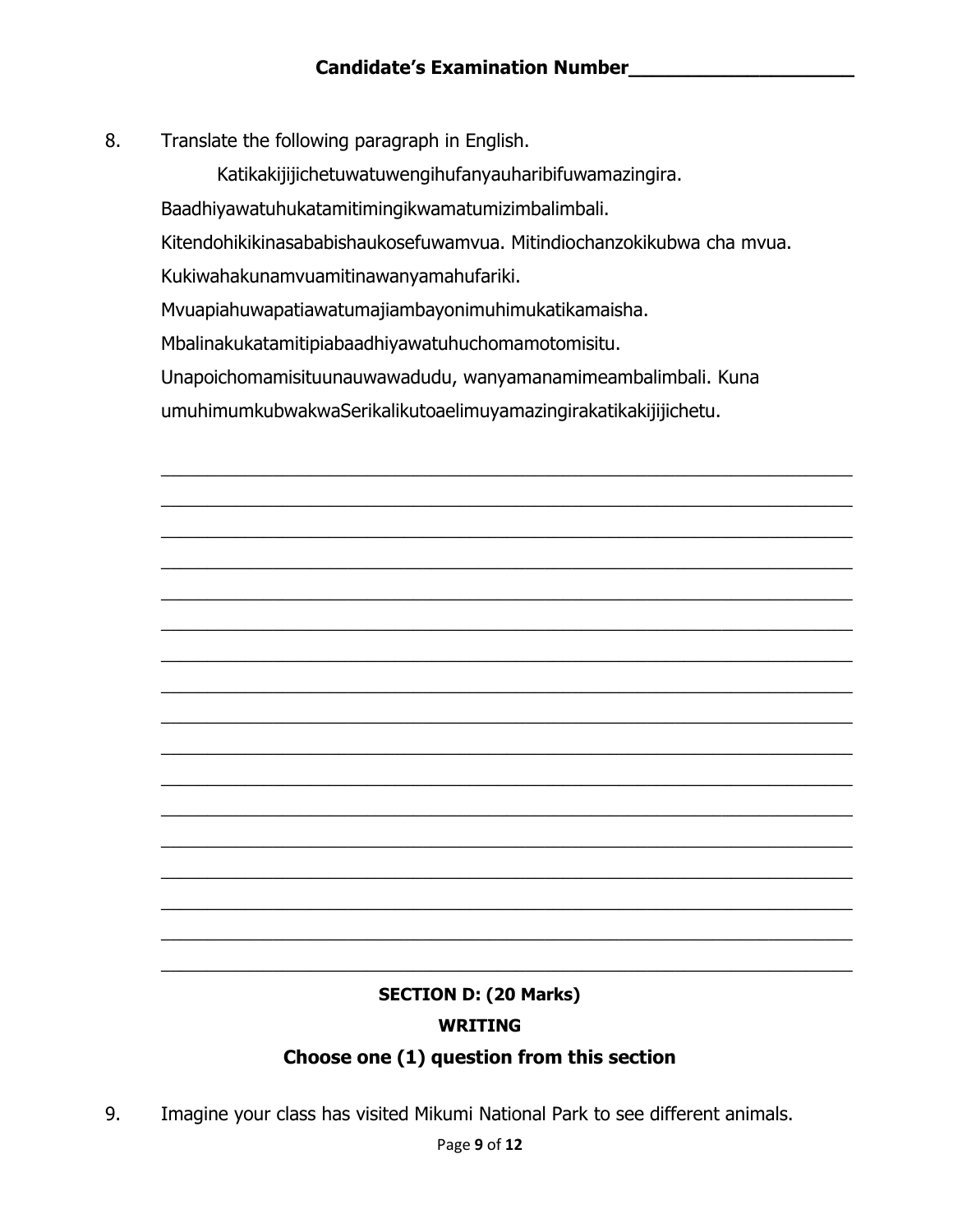## Candidate's Examination Number

Write a composition of about one hundred and fifty (150) words about the journey.

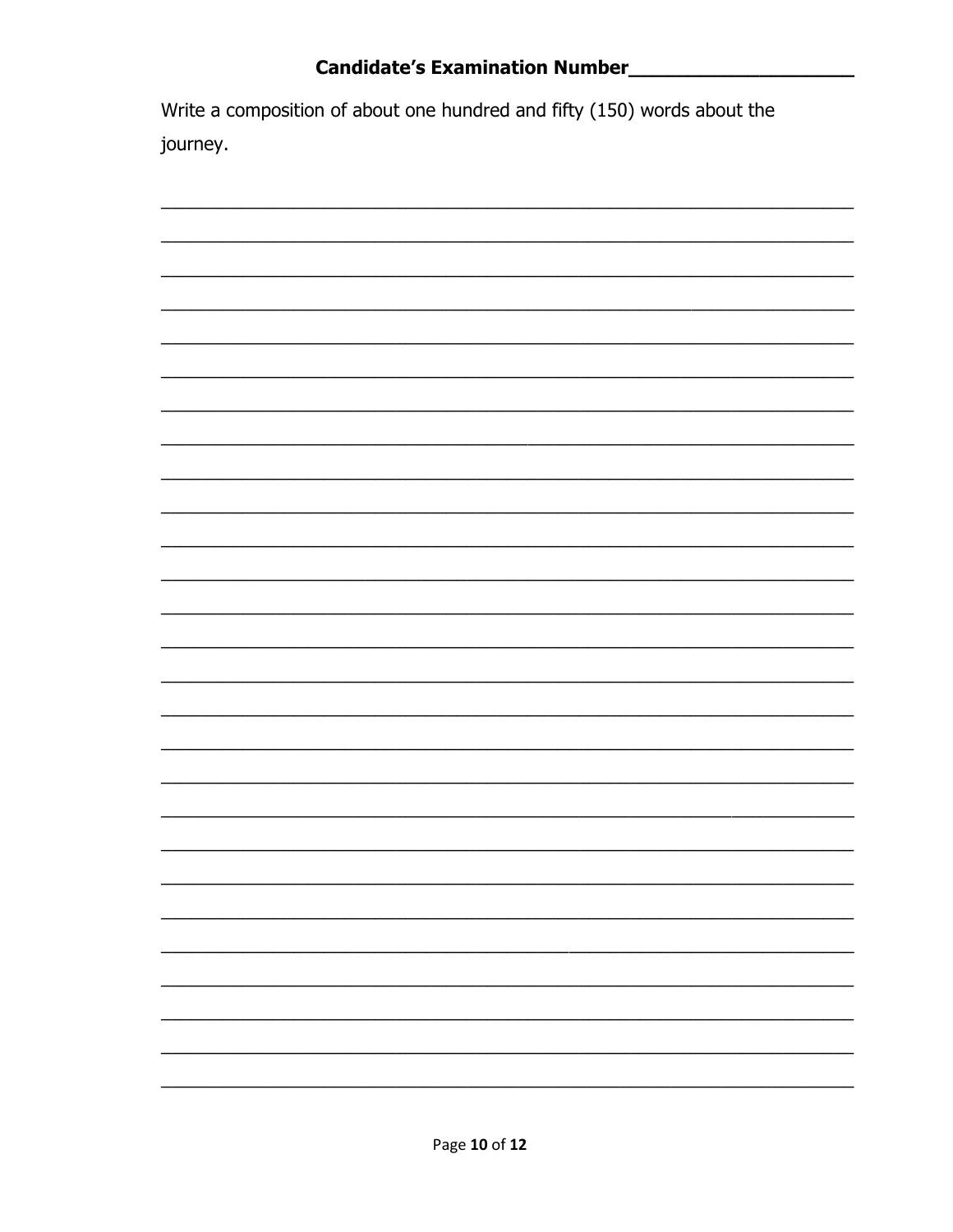